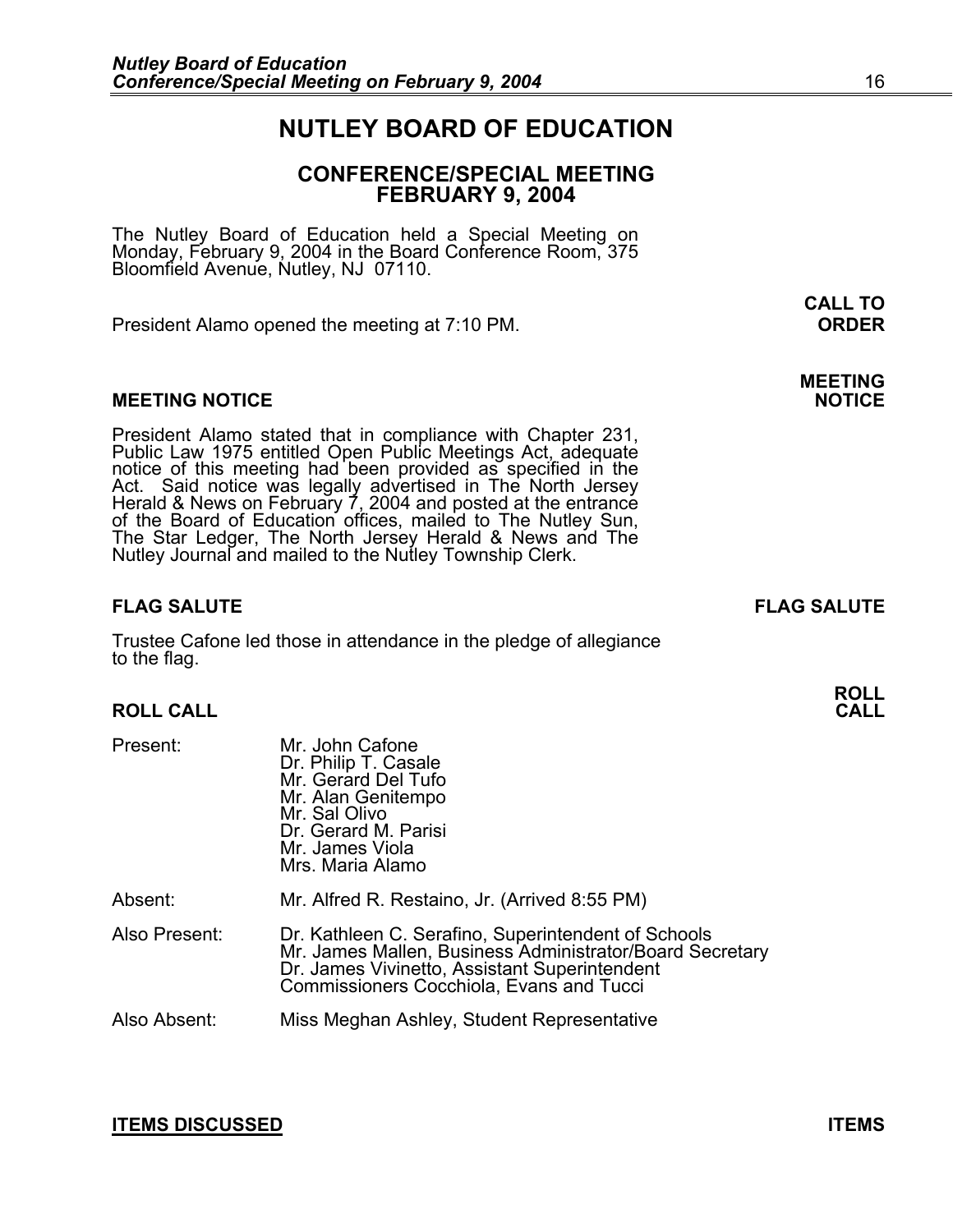#### 1. **Special Presentation**

President Alamo introduced Barbara Bohi, a Director with the School Construction Corporation (SCC). Mrs. Bohi offered three possible alternatives for the Board to pursue in<br>addressing the educational needs of the district. The third alternative is to authorize the SCC to completely oversee the<br>intended construction projects. She noted that the Manchester Regional School District was the first non-Abbott school district to voluntarily take advantage of this option.

At 7:25 Trustee Del Tufo left this meeting.

Extensive discussion ensued as questions were asked by the trustees and commissioners, and answered by Mrs. Bohi.

At 8:15 PM Mrs. Bohi left this meeting.

### 2. **Date of Vote on Referendum**

President Alamo recommended to the trustees that they discuss the date for a public vote on a Franklin School bond referendum while the three Nutley commissioners are still present.

The trustees then offered their opinions regarding an April vote versus a September vote. The Nutley commissioners also offered their thoughts and opinions regarding their possible support of a future school district bond Extensive discussion ensued.

On behalf of the Board of Education and the entire community, President Alamo and other trustees expressed sincere appreciation to Commissioners Tucci, Evans and Cocchiola for their attendance and participation at tonight's meeting.

At 8:40 PM the three Nutley commissioners left this meeting.

### 3. **Resolutions for Regular Meeting Agenda**

The trustees expressed no concerns regarding the proposed resolutions presented to them tonight.

# **MOTION TO ADJOURN TO EXECUTIVE SESSION**

At 8:45 PM Trustee Casale moved and Trustee Cafone seconded the following resolution:

WHEREAS, the Board of Education will be discussing matters exempt from public discussion pursuant to N.J.S.A. 10:4-12,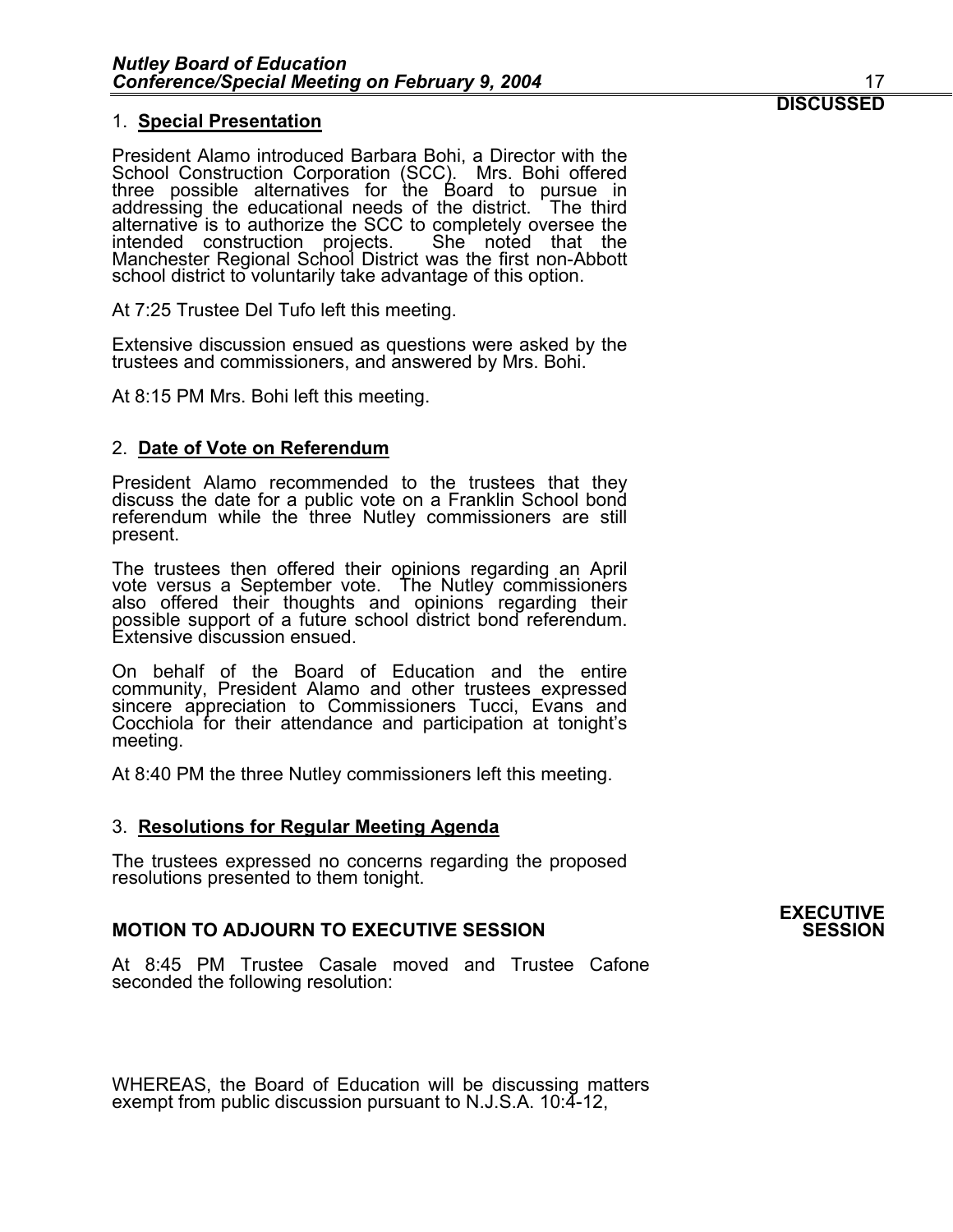#### *Nutley Board of Education Conference/Special Meeting on February 9, 2004* 18

NOW, THEREFORE, BE IT RESOLVED that the Board of Education recess to closed executive session at this time in the conference room to discuss personnel, and

BE IT FURTHER RESOLVED that the results of the discussions will be made public by inclusion on the agenda of a subsequent meeting of the Board of Education or when the reasons for discussing such matters in closed session no longer exist.

The motion was unanimously approved by voice vote.

At 8:55 PM Trustee Restaino arrived.

At 9:15 PM the Board reconvened in open public session on a motion by Trustee Restaino, seconded by Trustee Parisi, and unanimously approved by voice vote.

#### **ROLL CALL**

Present: Mr. John Cafone Dr. Philip T. Casale<br>Mr. Alan Genitempo Dr. Gerard M. Parisi Mr. Alfred R. Restaino, Jr. Mr. James Viola Mrs. Maria Alamo

Absent: Mr. Gerard Del Tufo Mr. Sal Olivo

### **ACTION ITEM**

On a motion made by Trustee Restaino, seconded by Trustee Parisi, the following resolution was unanimously approved by roll call vote:

#### **AGREEMENT WITH EDUCATION ASSOCIATION OF WITH EAN NUTLEY - 2003-2006 2003-2006**

BE IT RESOLVED that the Board of Education approves the<br>October 28, 2003 Memorandum of Agreement and the revised<br>salary guides for the successor contract agreement, with the<br>Education Association of Nutley encompassing the period July 1, 2003 through June 30, 2006.

President Alamo commended the Board's Negotiations Committee, chaired by Trustee Genitempo, and the EAN

representatives for all of their efforts, diligence, and hard work to achieve this settlement for a successor contract agreement.

Comments from Trustees:

**AGREEMENT** 

**RECONVENE OPEN MEETING** 

**ROLL**